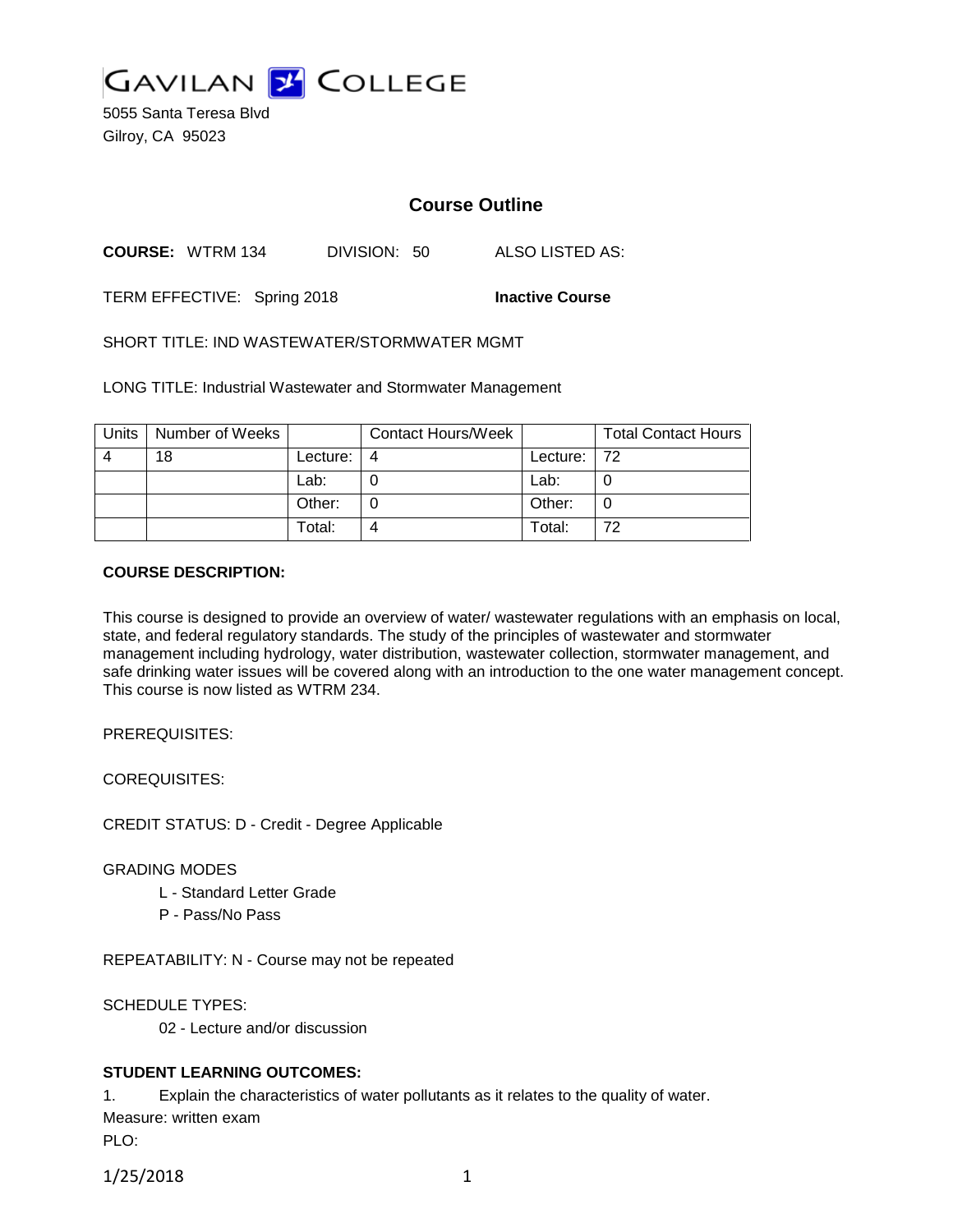ILO: 7,2 GE-LO: Anticipated Year of Assessment: 2016-17 2. Describe wastewater generator discharge requirements and limitations. Measure: written exam, discussion PLO: ILO: 7,2,1 GE-LO: Anticipated Year of Assessment: 2016-17 3. Identify drinking water specifications for human consumption. Measure: written exam, homework, discussion PLO: ILO: 7,2,1 GE-LO: Anticipated Year of Assessment: 2016-17 4. Apply appropriate terms common to the water/wastewater industry. Measure: exams, homework, discussion PLO: ILO: 7,2,1 GE-LO: Anticipated Year of Assessment: 2016-17 5. Compare and contrast local, state and federal water/wastewater laws. Measure: written exam, homework PLO: ILO: 7,2 GE-LO: Anticipated Year of Assessment: 2016-17 6. Describe the services and functions of agencies that regulate water/wastewater quality and compliance. Measure: written exam, homework PLO: ILO: 7,2 GE-LO: Anticipated Year of Assessment: 2016-17 7. Explain wastewater treatment processes and procedures. Measure: written exam, discussion PLO: ILO: 7,2,1 GE-LO: Anticipated Year of Assessment: 2016-17 8. Explain the hydrologic cycle and how human operations can impede that cycle; including why stormwater regulations are in-place. Measure: written exam PLO: ILO: 7,2 GE-LO: Anticipated Year of Assessment: 2016-17 9. Discuss the challenge of moving to an integrated water management approach (One Water).

1/25/2018 2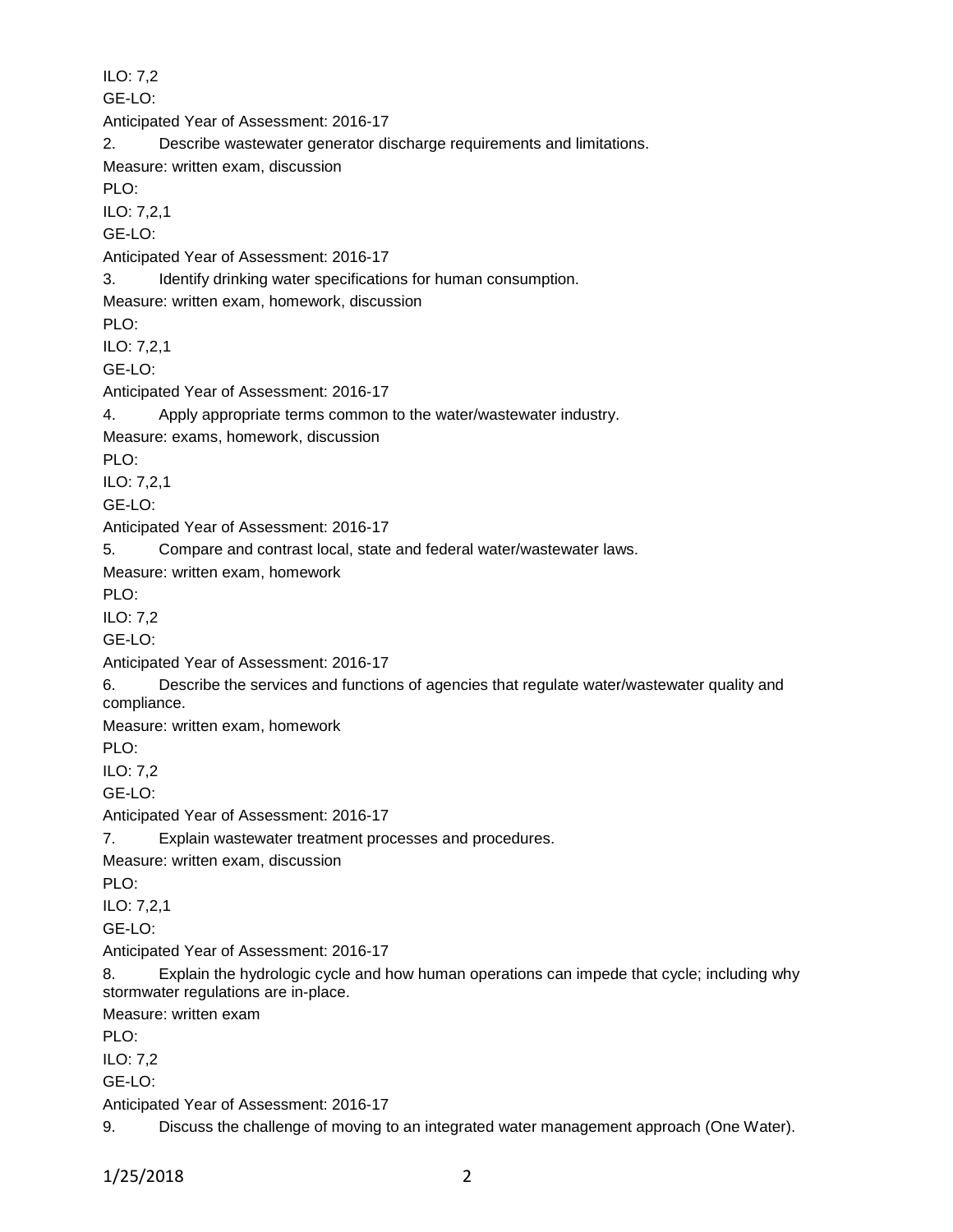Measure: homework, discussion  $PIO$ ILO: 7,2,1,4 GE-LO: Anticipated Year of Assessment: 2016-17

# CONTENT, STUDENT PERFORMANCE OBJECTIVES, OUT-OF-CLASS ASSIGNMENTS

Inactive Course: 11/13/2017

8 Hours

Content: Historical Prospective of Water Laws and Regulations:

Water Allocation Law; Reclamation Act; Refuse Act; Marine Protection, Research and Sanctuaries Act; Clean Water Act; Safe Drinking Water Act

Student Performance Objectives (SPO): Discuss the following water laws/regulations: Water Allocation Law; Reclamation Act; Refuse Act; Marine Protection, Research and Sanctuaries Act; Clean Water Act; and Safe Drinking Water Act.

Out-of-Class Assignments: Read related chapter(s) in the textbook and answer study guide questions. Homework: Write a 1-2 page paper on the history of one of the water laws/regulations presented in class.

## 8 Hours

Content: Federal Water Agencies:

U.S. Army Corp of Engineers (USACE), U.S. Bureau of Reclamation (USBR), U.S. Fish and Wildlife Service (USFWG), Bureau of Land Management, Environmental Protection Agency,

Natural Resources Conservation Service (NRCS), Federal Energy Regulatory Commission (FERC), Regional Water Quality Resource Control Board

Student Performance Objectives (SPO): Discuss the purpose of each of the federal water agencies presented in class. Distinguish the federal agencies that regulate hazardous materials/waste. Define the federal water/wastewater regulatory standards.

Out-of-Class Assignments: Read related chapter(s) in the textbook and answer study guide questions. Homework: Locate and visit if possible, one of the federal water agencies presented in class. Come prepared to discuss the agency you located and/or visited.

8 Hours

Content: Local, Regional, State Water Agencies:

California State Water Recourses Control Board, County Wastewater Departments, Department of Environmental Health

Student Performance Objectives (SPO): Discuss the purpose of each of the local, regional, and state water agencies presented in class. Define the state and local water/wastewater regulatory standards. Distinguish the various agencies that regulate hazardous materials/waste. Describe appropriate handling and management procedures for hazardous materials/waste.

Out-of-Class Assignments: Read related chapter(s) in the textbook and answer study guide questions. Homework: Locate and visit one of the local, regional, or state water agencies presented in class. Come prepared to discuss the agency you visited.

12 Hours

Content: Water Quality Management:

Water Pollution - Point Source Pollution, Nonpoint Source Pollution; Inorganic Chemicals - Metals, Minerals; Organic Chemicals - Natural Organic Chemicals, Synthetic Organic Chemicals, Pesticides, Nutrients, Nitrogen Cycle, The Phosphorus Cycle, Eutrophication; Waterborne Diseases; Watershed Protection Program; Stormwater Management- Program Requirements, Written Program, Inspections, Phase One - Nonpoint source identification, Phase Two - Point source identification; Wastewater Discharge Requirements - Quantitative Measurement Limitations, Testing, Permitting

Student Performance Objectives (SPO): Recognize and apply appropriate terms common to the industrial wastewater and stormwater management industry. Analyze the criteria of physical, chemical, and biological interactions of pollutants and their effect on industrial wastewater and stormwater management. Explain the latest maintenance and operations methods for water, wastewater, and stormwater systems. State the program requirements for stormwater management. Identify the natural hydrologic cycle and how the 'built'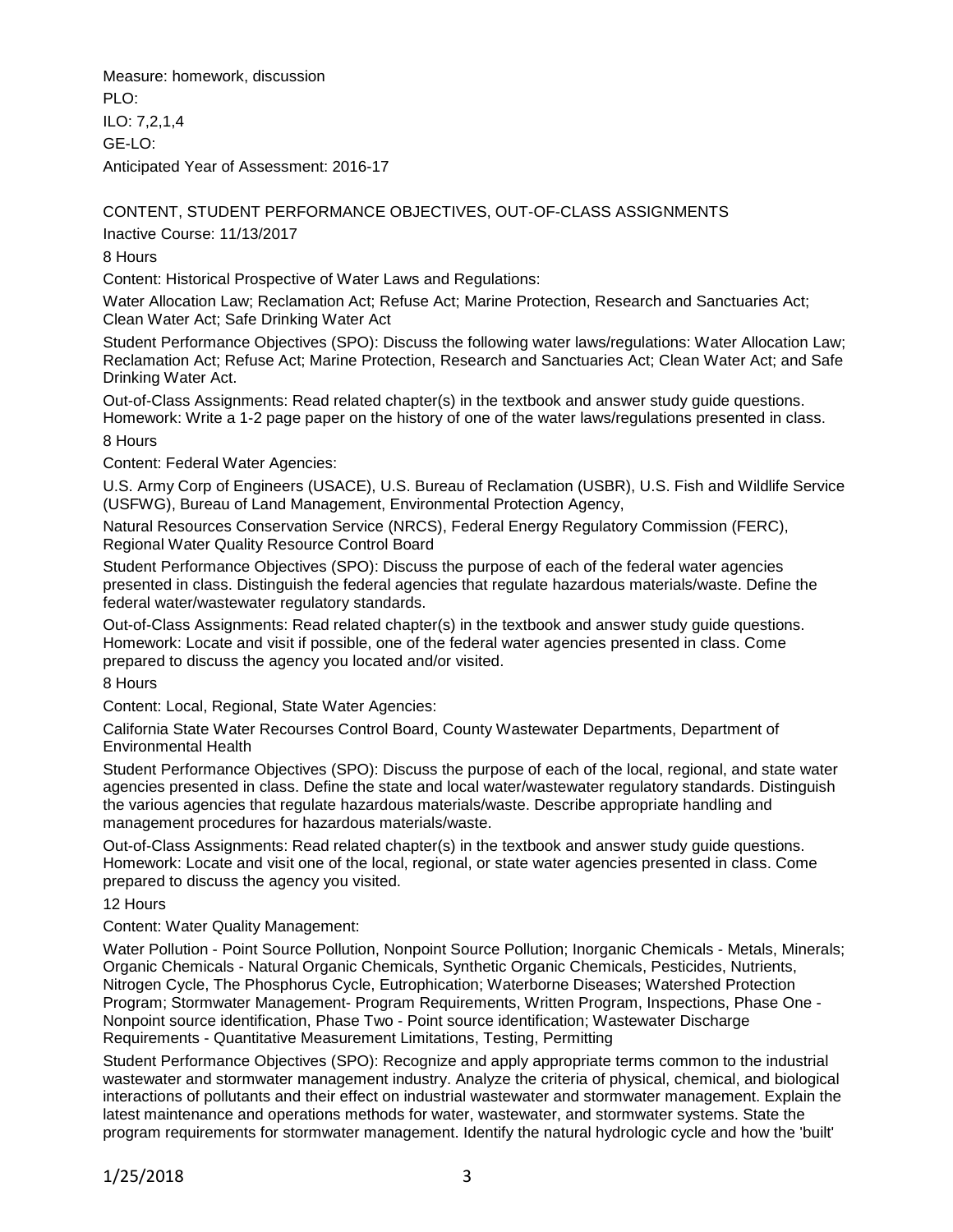environment impacts the cycle. Describe the regulations (and the governing agency) that try to mitigate the human impact. List the wastewater discharge requirements.

Out-of-Class Assignments: Read related chapter(s) in the textbook and answer study guide questions. Homework: Select a topic presented in water quality management and prepare a written and oral report.

8 Hours

Content: Drinking Water Treatment:

Clarification, Coagulation/Flocculation, Aeration, Softening, Filtration, Disinfections, Sludge Treatment Student Performance Objectives (SPO): Recognize and apply appropriate terms common to the industrial wastewater and stormwater management industry. Describe the following drinking water treatment methods: clarification, coagulation/flocculation, aeration, softening, filtration, disinfections, and sludge treatment. Define the best management practices and safe operation procedures used in industrial wastewater and stormwater management.

Out-of-Class Assignments: Read related chapter(s) in the textbook and answer study guide questions. Homework: Write a 1-2 page paper on one of the drinking water treatment methods presented in class. Come prepared to discuss your paper in class.

8 Hours

Content: Wastewater Treatment:

Waste Treatment Plant Design, Preliminary Treatment, Primary Treatment, Advance Primary Treatment, Secondary Treatment, Fixed Filter Processes, Trickling Filters, Biological, Activated Growth Processes, Sludge Characteristics, Sludge Discharge

Student Performance Objectives (SPO): Examine the advances in design and construction methods for waste treatment plants. Identify the best practices in infrastructure management. Explain the preliminary, primary, advance primary and secondary treatment of wastewater as specified by the EPA. State the characteristics of sludge from wastewater. Describe how a trickling filter wastewater treatment system works.

Out-of-Class Assignments: Read related chapter(s) in the textbook and answer study guide questions. Homework: Field Trip to a Wastewater Treatment Plant. Write a 1-2 page paper on the experience and come prepared to discuss your comments with the class.

8 Hours

Content: Water Use Minimization:

Wastewater Reuse/Minimization, Recycled Water Usage

Student Performance Objectives (SPO): Explain how to optimize the operation of water supply systems. Describe methods that can minimize water use. List ways that wastewater can be reused. List ways that recycled water can be used.

Out-of-Class Assignments: Read related chapter(s) in the textbook and answer study guide questions. Homework: Investigate ways that you, your relatives, your neighbors, and/or your local community reuses water and/or recycles water and be prepared to discuss your findings in class.

8 Hours

Content: One Water Management Concept: Water from all sources managed cooperatively to meet economic, social and environmental needs.

Institutional Barriers or Opportunities for Integrated Planning and Management of Water Services, Organizations/Universities Involved in the Process, Next Steps

Student Performance Objectives (SPO): Discuss the One Water Management Concept. Identify the opportunities and constraints with the One Water Management Concept, including how employing this concept can result in triple bottom line results (social, economic and environmental). Name the organizations and universities that recognize this concept.

Out-of-Class Assignments: Read handouts provided and answer study guide questions. Be prepared to discuss the One Water Management Concept in class. Homework: Select a City/County to research with the intent of understanding their operations so they can present a One Water solution for that agency. AND Investigate the various organizations and universities that are employing the One Water Management Concept.

## **METHODS OF INSTRUCTION:**

lecture, discussion, multimedia presentations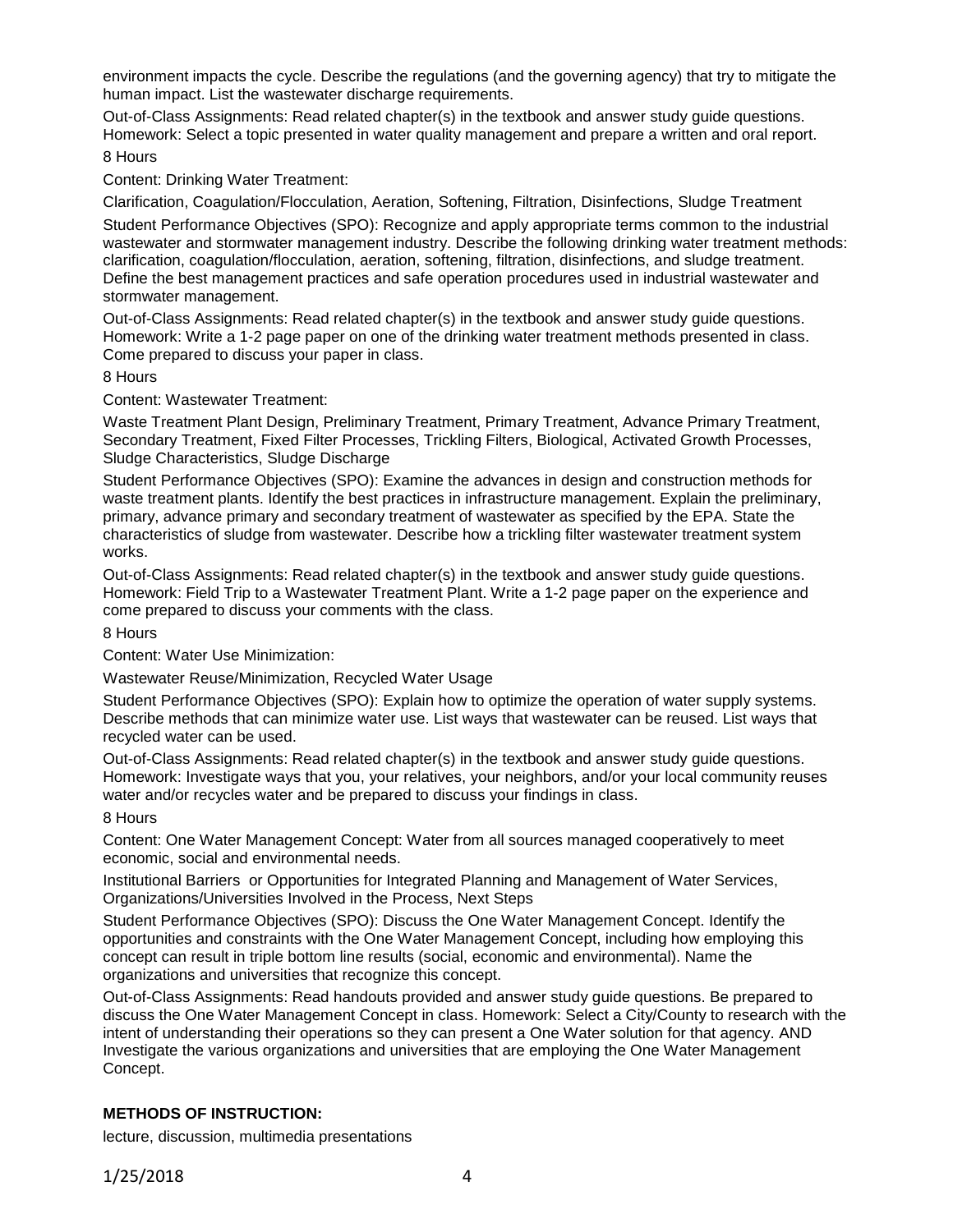## **METHODS OF EVALUATION:**

Category 1 - The types of writing assignments required: Percent range of total grade: 20 % to 30 % Written Homework Category 2 - The problem-solving assignments required: Percent range of total grade: 10 % to 30 %

Quizzes Exams

Category 3 - The types of skill demonstrations required: Percent range of total grade: % to % Category 4 - The types of objective examinations used in the course: Percent range of total grade: 50 % to 70 % Multiple Choice True/False Matching Items

#### **REPRESENTATIVE TEXTBOOKS:**

Required:

Grigg, Neil S. Water, Wastewater, and Stormwater Infrastructure Management, Second Edition. New York: CRC Press, Taylor & Francis Group, 2012. Or other appropriate college level text. Reading level of text, Grade: 12th Verified by: MS Word

#### **ARTICULATION and CERTIFICATE INFORMATION**

Associate Degree: CSU GE: IGETC: CSU TRANSFER: Transferable CSU, effective 201670 UC TRANSFER: Not Transferable

SUPPLEMENTAL DATA: Basic Skills: N Classification: Y Noncredit Category: Y Cooperative Education: Program Status: 1 Program Applicable Special Class Status: N CAN: CAN Sequence: CSU Crosswalk Course Department: CSU Crosswalk Course Number: Prior to College Level: Y

1/25/2018 5